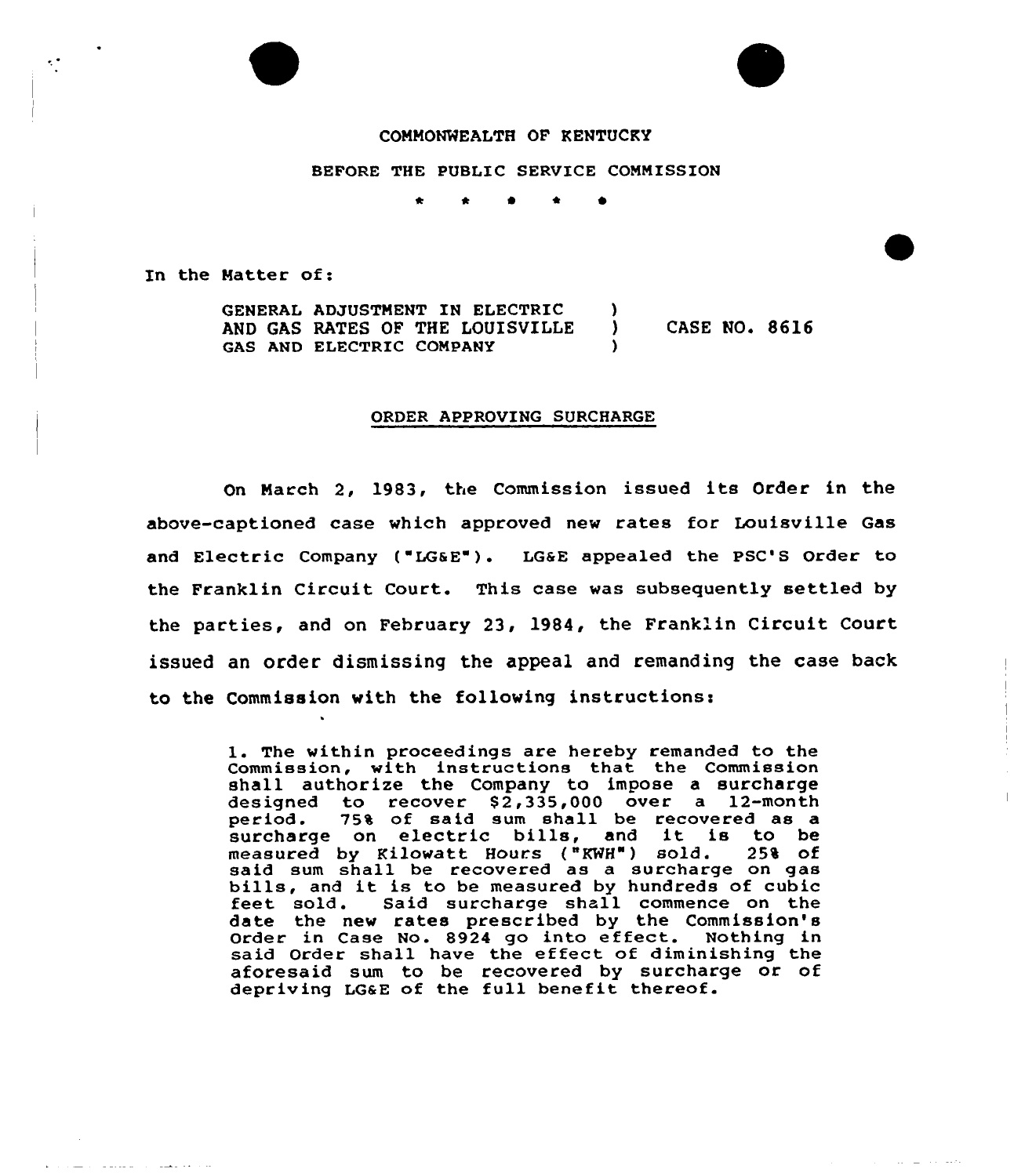On April 25, 1984, LGaE filed <sup>a</sup> proposed tariff to implement this surcharge. The Commission has reviewed this tariff and finds that it is consistent with the terms of the settlement as set forth in the circuit court's order. Accordingly, the surcharge as set forth in Appendix <sup>A</sup> attached to this Order is fair, just and reasonable and should be approved.

IT IS THEREFORE ORDERED that the surcharge set forth in Appendix <sup>A</sup> he and it hereby is approved for service rendered on and after May 14, 1984.

IT IS FURTHER ORDERED that LG&E shall apply the surcharge beginning on May 14, 1984, and remaining in effect for a 12-month period so that the total amount received will, as nearly as possible, reflect the  $$2,335,000$  amount to be recovered.

IT IG FURTHER ORDERED that within 30 days from the date the surcharge is terminated LGaE shall file with this Commission a summary statement showing a reconciliation of customer billings and the amount to be recovered.

IT IS FURTHER ORDERED that within 30 days from the date of this Order LGsE shall file its revised tariff sheets setting out the rates approved herein.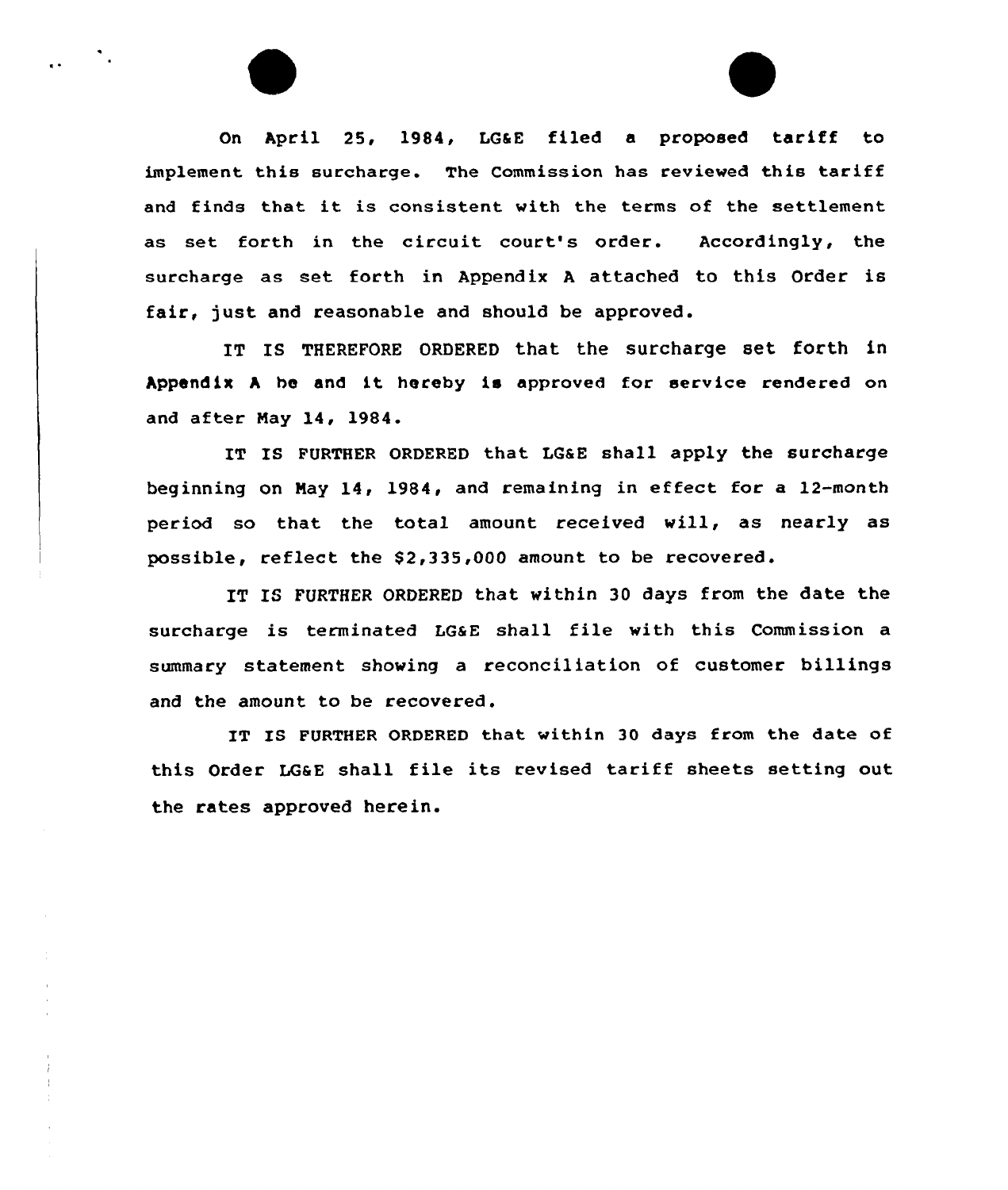



Done at Frankfort, Kentucky, this 14th day of Nay, 1984.

PUBLIC SERVICE COMNISSION **Chairman** Vice Chairman Commissioner

ATTEST:

**Secretary**